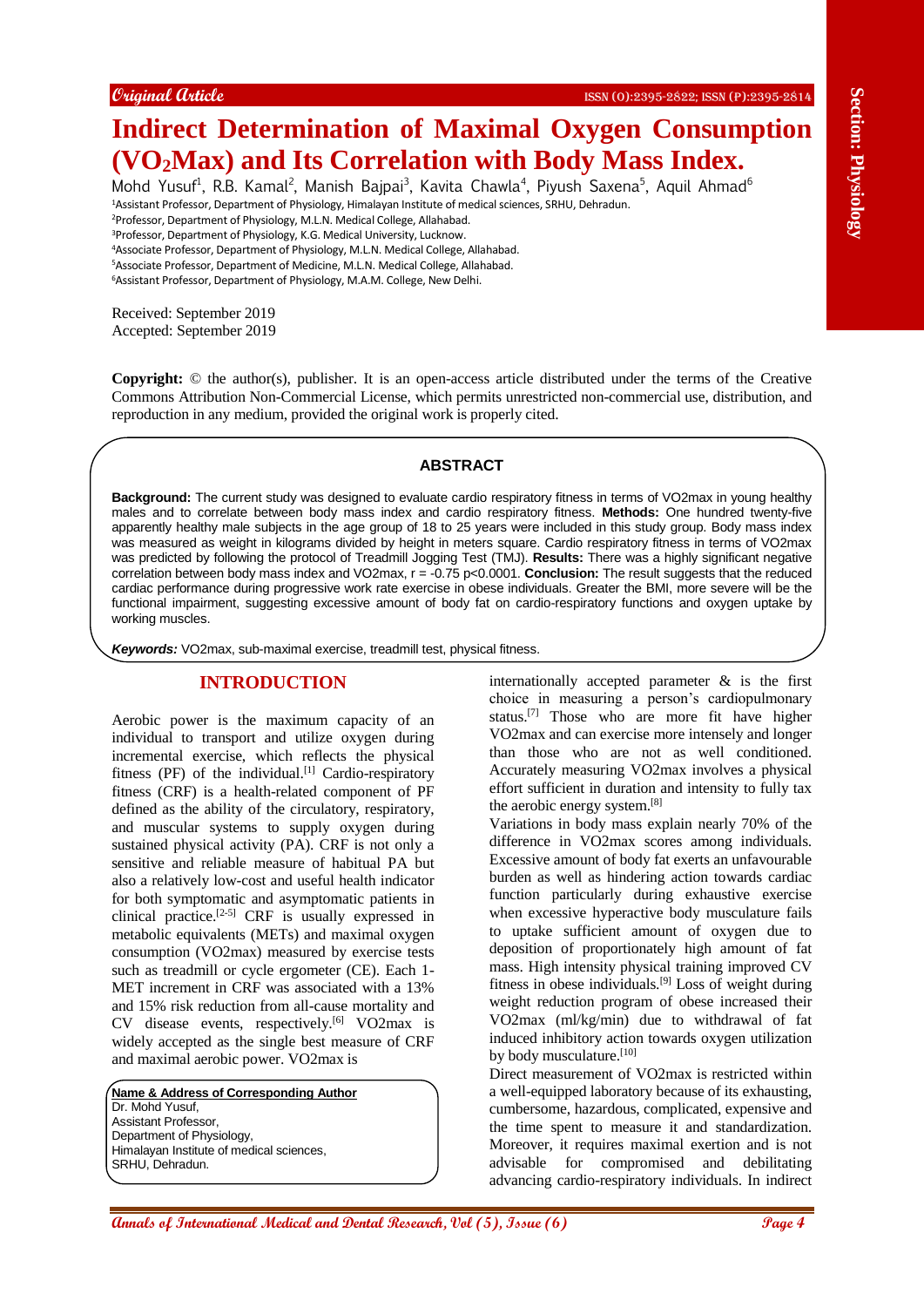#### **Yusuf et al; Indirect Determination of Maximal Oxygen Consumption**

tests the subject works below, maximal effort. These are similar to a VO2max test, but do not reach the maximum of the respiratory and CV systems and are called sub-maximal tests. In Sub-maximal test, extrapolation is used to estimate maximal capacity. Although it may be efficacious to use an exercise test requiring maximal efforts young fit and willing participants, sub-maximal exercise tests, which are relatively safer requires less time, are practical in a variety of settings.

The current study was designed to evaluate cardio respiratory fitness in terms of VO2max in young healthy males and to correlate between body mass index and cardio respiratory fitness.

## **MATERIALS AND METHODS**

One hundred twenty five apparently healthy male subjects were selected for the study after applying inclusion and exclusion criteria.

#### **Inclusion Criteria**

Apparently healthy male subjects between 18 to 25 years of age, pre-exercise BP <140/90 mmHg and having a normal pre-exercise ECG were included in the study.

In addition, subjects had to fill a Physical Activity Readiness (PAR-Q) Form before exercise. Subjects who had answered NO to all the questions were selected for the study.<sup>[11]</sup>

#### **Exclusion Criteria**

Subjects with history suggestive of cardio-vascular, respiratory, metabolic, musculo-skeletal and emotional disorders were excluded.

**Evaluation** Informed written consent was taken from all the subjects. The study was approved by the Institutional Ethical Committee (IEC).

Subjects were divided into small groups and then they were familiarized with the instruments. Experimental protocol was explained to them in detail. They were also given a trial run on treadmill to relieve the anxiety related to the treadmill running during actual testing and data collection.12 For treadmill testing guidelines from American College of Sports Medicine (ACSM) were followed.

Height, weight, pre-exercise blood pressure and preexercise ECG were measured following standard procedures.

Weight was measured using calibrated weighing machine in light clothing and bare feet and height was measured using measuring scale in centimeters which was fixed to the wall.

Body mass index was calculated using Quetlet's index: BMI=Weight (kg) / height (m2).

PC Based Stress Test Analysis (Stress-INVX1) system (CARDIVISION Exercise Stress Test System and Rest ECG Analysis System) was used for treadmill testing.

#### **Protocols**

#### **Treadmill Jogging Test[13]**

In this test subjects were made to walk at brisk walking speed at zero level grade for three minutes. This is followed by jogging at a sub-maximal jogging speed between 4.3 and 7.5 mph at zero level grade until a steady state HR (two consecutive HR within 3 BPM 30 sec apart) was achieved. Heart rate, BP and RPE were recorded for walking and then for jogging stage.

The following equation was used to predict VO2max.

VO2max =  $54.07 + 7.062 \times$ gender [male= 1, female  $= 0$ ] -0.1938×Weight [kg] + 4.47×speed [mph] –  $0.1453\times$  heart rate [BPM]

#### **Statistical Analysis**

The results were expressed as mean ± standard deviation (SD). A p value of  $< 0.05$  was considered statistically significant.

Data analyses were performed on SPSS software (PSAW, Windows version 18.0).

Pearson correlation was used to correlate BMI and VO2max (ml/kg/min).

## **RESULTS**

125 young healthy males were subjected to Treadmill jogging Test.

The age, Ht, Wt and BMI of all subjects ranged from 18 to 25 yrs  $(21.17 \pm 1.98 \text{ yrs})$ , 162-187 cm (172.26)  $\pm$  4.62 cm), 51-79 kg (64.42  $\pm$  6.19 kg) and 18.17 to 25.06 kg/m2 (21.70  $\pm$  1.79 kg/m2) respectively.

The mean value of VO2max was  $47.20 \pm 2.27$ ml/kg/min (range 40.51 to 51.17 ml/kg/min). The effect of Body mass index on cardiorespiratory Fitness was studied.

There was a significant negative correlation between BMI and VO2max (ml/kg/min), (r= $-0.75$ , p<0.01) [Table 1].

| Table 1: Correlation between Obesity & VO2max |  |                     |
|-----------------------------------------------|--|---------------------|
| <b>Variable</b>                               |  | VO <sub>2</sub> max |
| <b>BMI</b>                                    |  | $-0.75$             |
|                                               |  | < 0.0001.           |



**Figure 1: Scatter diagram showing the relationship between BMI and VO2max**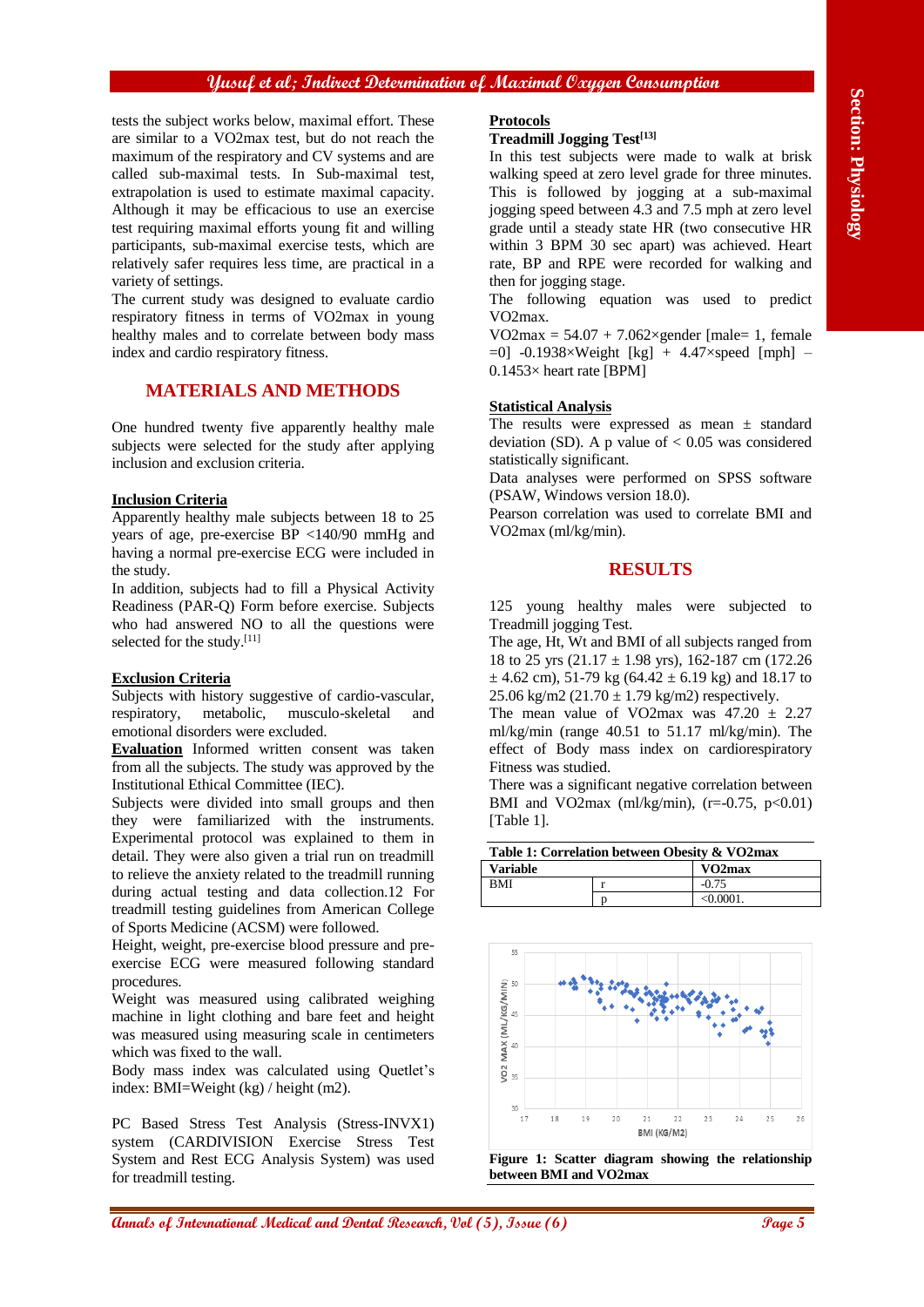# **DISCUSSION**

VO2max is internationally accepted parameter  $\&$  is the first choice in measuring a person's cardiopulmonary status. Those who are more fit have higher VO2max and can exercise more intensely and longer than those who are not as well conditioned. Accurately measuring VO2max involves a physical effort sufficient in duration and intensity to fully tax the aerobic energy system.

Setty P, et.al. [2013] in their study evaluated the CRF in terms of VO2max in young healthy males (n=60, age 18 to 22 yrs) and determined the correlation between obesity and CRF. They found a highly significant negative correlation between obesity and VO2max,  $r= -0.88$  p<0.05. Their result suggested that there was reduced cardiac performance during progressive work rate exercise in obese individuals. Greater the body mass index (BMI), more severe will be the functional impairment, suggesting excessive amount of body fat on cardio respiratory functions and oxygen uptake by working muscles.[14]

**IDENTIFYERS IVERSE AND**<br> **ANNALS CONSULS AREA CONSULS AND CONSULS AREA CONSULS AREA CONSULS THE INSURANCE INTERNATION CONSULS THE INTERNATION CONSULS THE CONSULS THE CONSULS THE CONSULS THE CONSULS THE CONSULS THE CONSUL** Chatterjee et al [2005] assessed cardiorespiratory fitness in obese and non-obese boys aged 10-16 yrs and found that VO2 max per kg of body weight was relatively less in obese subjects indicating reduced aerobic capacity, concluding that high amount of fat mass inhibits uptake of sufficient amount of oxygen by excessive hyperactive body musculature during exhaustive exercise.<sup>[10]</sup> It was found that during of weight reduction program in obese, their VO2max (ml/kg/min) increased due to withdrawal of fat induced inhibitory action toward oxygen utilization by body musculature.<sup>[15]</sup> In obese individuals there is increase in type II muscle fibers and decrease in type I muscle fibers which may have important effect on reduced oxygen uptake. Bandyopadhyay A studied cardiorespiratory fitness in obese girls and found that VO2max was less in obese girls. This was probably due to hindering effects imposed due to excess deposition of fat.[16] Similar results were observed by Welch et al,<sup>[17]</sup> Ozcelick et al,<sup>[18]</sup> & Rowland et al.<sup>[19]</sup> Norman et al [2005] studied influence of excess adiposity on exercise fitness and performance in overweight children and adolescents and found that overweight and non-over weight adolescents had similar absolute cardiorespiratory fitness but the functional impairment was significantly associated with increased energy demands needed to move their excess bodyweight.[20] Several previous studies have found no significant differences in VO2max between obese and non-obese. Patkar and Joshi in 2011 compared CRF between obese and non-obese subjects and concluded that cardiorespiratory efficiency was not affected in obese group as compared to normal weight group, however ability to do exhausting work was less in obese.[21]

In this study we found a significant negative correlation between BMI and VO2max (ml/kg/min)  $(r = -0.75, p < 0.01)$ . This indicates the striking effects of increasing BMI on Cardio respiratory fitness. This is in line with the findings of the earlier studies. [10,14-16]

# **CONCLUSION**

- 1. Treadmill jogging Test is a valid and safe method for the estimation of VO2max in young males.
- 2. Jogging is a popular form of exercise and treadmills are readily available in laboratories, can be employed for exercise prescription.
- 3. There was a significant negative correlation between obesity and VO2max, suggesting the effect of excessive amount of body fat on cardio respiratory functions and oxygen uptake by working muscles.
- 4. These findings demonstrate the importance of low cardio respiratory fitness in young adults with increased body fat which could be a factor for developing cardiovascular co-morbidities later in middle age.
- 5. In view of current obesity trend and increasing cardiovascular disease, it's advisable to decrease the daily caloric intake also; improving cardio respiratory fitness in young men by engaging in physical activities is important.
- 6. Health promotion policies & physical activity programs should be designed to improve Cardiorespiratory fitness.

### **REFERENCES**

- 1. Hermansen L, Anderson LK. Aerobic work capacity in young Norwegian men and women. J Appl Physiol 1965; 20(3): 425- 431.
- 2. American College of Sports Medicine American College of Sports Medicine Position Stand. The recommended quantity and quality of exercise for developing and maintaining cardiorespiratory and muscular fitness, and flexibility in healthy adults. Med Sci Sports Exerc. 1998; 30: 975–991
- 3. Church TS, Earnest CP, Skinner JS, Blair SN. Effects of different doses of physical activity on cardio-respiratory fitness among sedentary, overweight or obese postmenopausal women with elevated blood pressure: a randomized controlled trial. JAMA. 2007; 297: 2081–2091
- 4. Jackson AS, Sui X, Hebert JR, Church TS, Blair SN. Role of lifestyle and aging on the longitudinal change in cardiorespiratory fitness. Arch Intern Med. 2009; 169: 1781–1787.
- 5. Wang CY, Haskell WL, Farrell SW, LaMonte MJ, Blair SN, Curtin LR, Hughes JP, Burt VL. Cardio-respiratory fitness levels among US adults 20–49 years of age: findings from the 1999–2004 National Health and Nutrition Examination Survey. Am J Epidemiol. 2010; 171: 426–435.
- 6. Lee DC, Artero EG, Sui X, Blair SN. Mortality trends in the general population: the importance of cardio-respiratory fitness. J Psychopharmacol. 2010; 24(4): 27–35.
- 7. Chatterjee S, Chatterjee P, Bandopadhyay A. Validity of Queen's College Step Test for estimation of maximal oxygen uptake in female students. Indian J Med Res.2005; 121: 32-35.
- 8. Shephard RJ, Allen C, Benade AJS, Davies CTM, Pamperao PE, Hedman R, Marriman JE, Myhre K, Simmons R. The